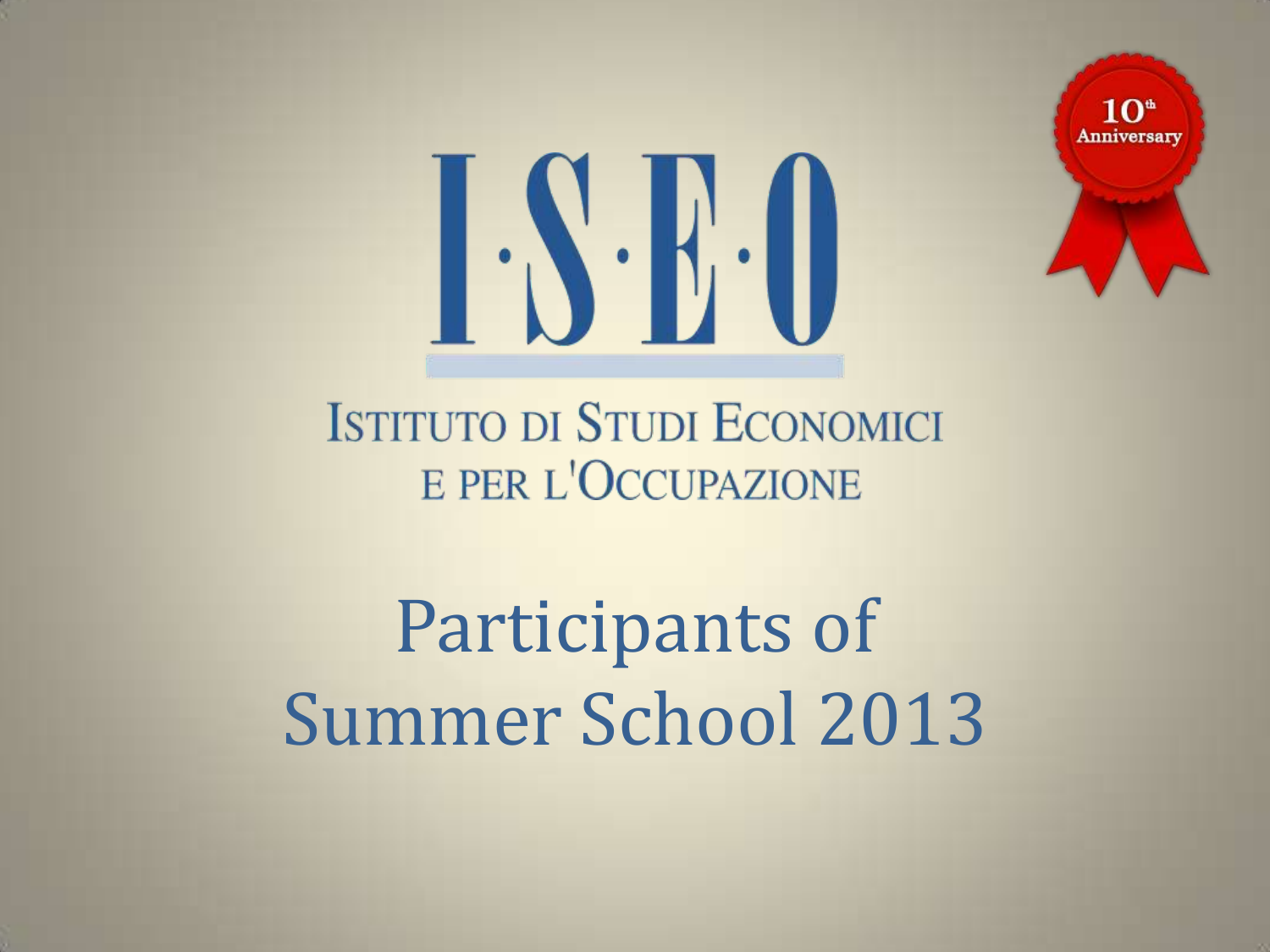

Cecilia-Roxana Adam Romania Romanian Academy



Linda Benedetta Andreoletti Italy Bocconi University



Luydmila Arinich Belarus London School of Business and Finance



Jean Christine Armas Philippines University of the Philippines



Matej Bajgar Czech Republic Oxford University



Olga Bespalova Russia George Washington University



Nigora Asadova Uzbekistan University of World Economy and Diplomacy



Maja Bašić Croatia University of Zagreb **ISTITUTO DI STUDI ECONOMICI** E PER L'OCCUPAZIONE

**1.S.E.O** 



Vanessa Baugnet Belgium Université libre de Bruxelles



Zsolt Bedő Hungary University of Pécs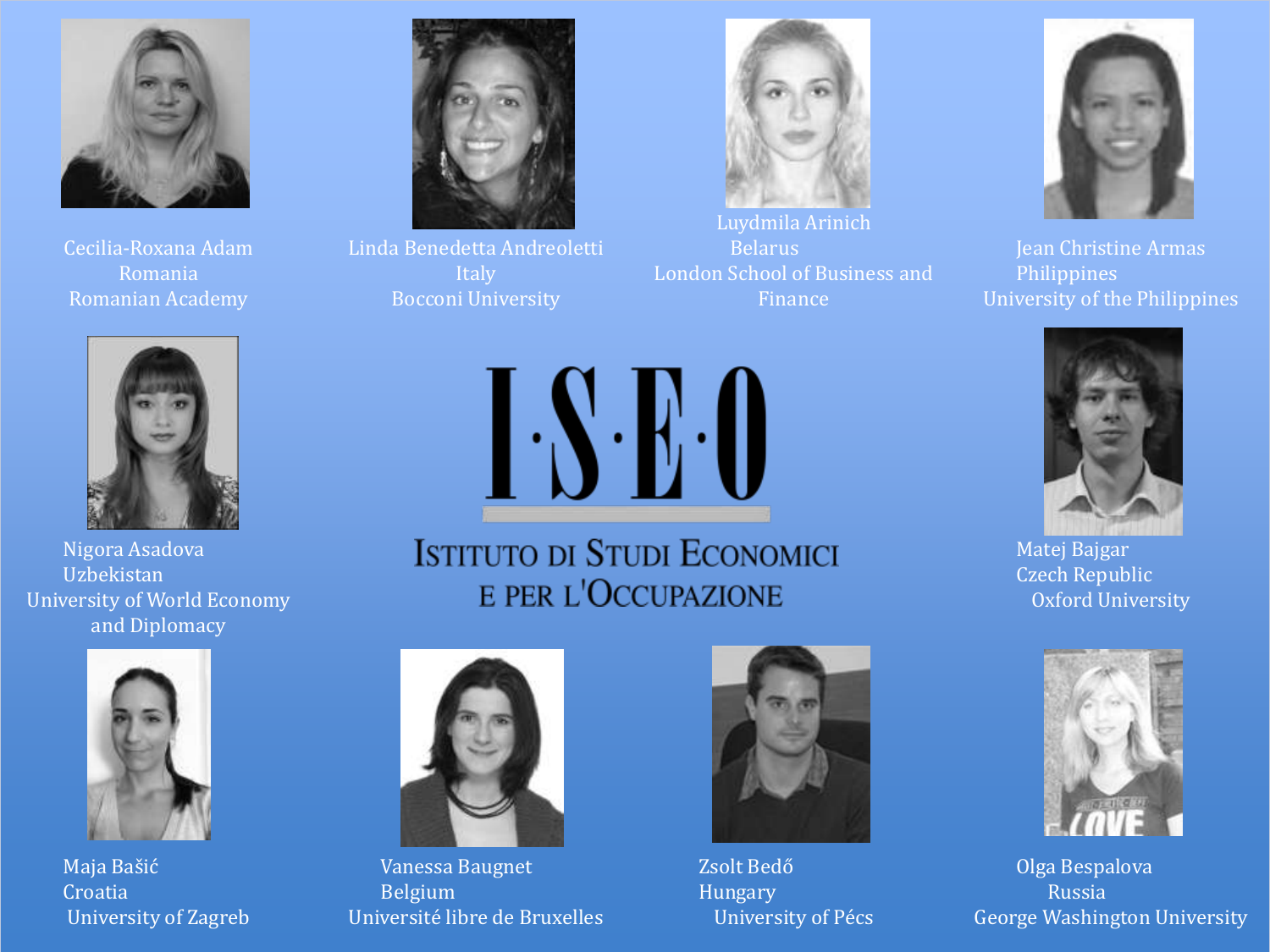

Jacek Bialek Poland Warsaw School of Economics



Carlo Antonio Cabrera Philippines London School of Economics and Political Science



Timur Chutbaev Uzbekistan Leipzig Graduate School of Management



Marcus Biermann Germany London School of Economics and Political Science



Po-Keng Cheng Taiwan State University of New York at Stony Brook



Monica Coffano Italy École Polytechnique Fédérale de Lausanne



Aspasia Bizopoulou Greece Utrecht University



N N Tarun Chkaravorty Bangladesh University of Bath



Mariarosaria Comunale Italy University of Rome Tor Vergata



Mihály Borsi Hungary University of Alicante



Peerapat Chokesuwattanaskul Thailand University of Cambridge



Jorge Patricio Cuellar Benavides Mexico University of Monterrey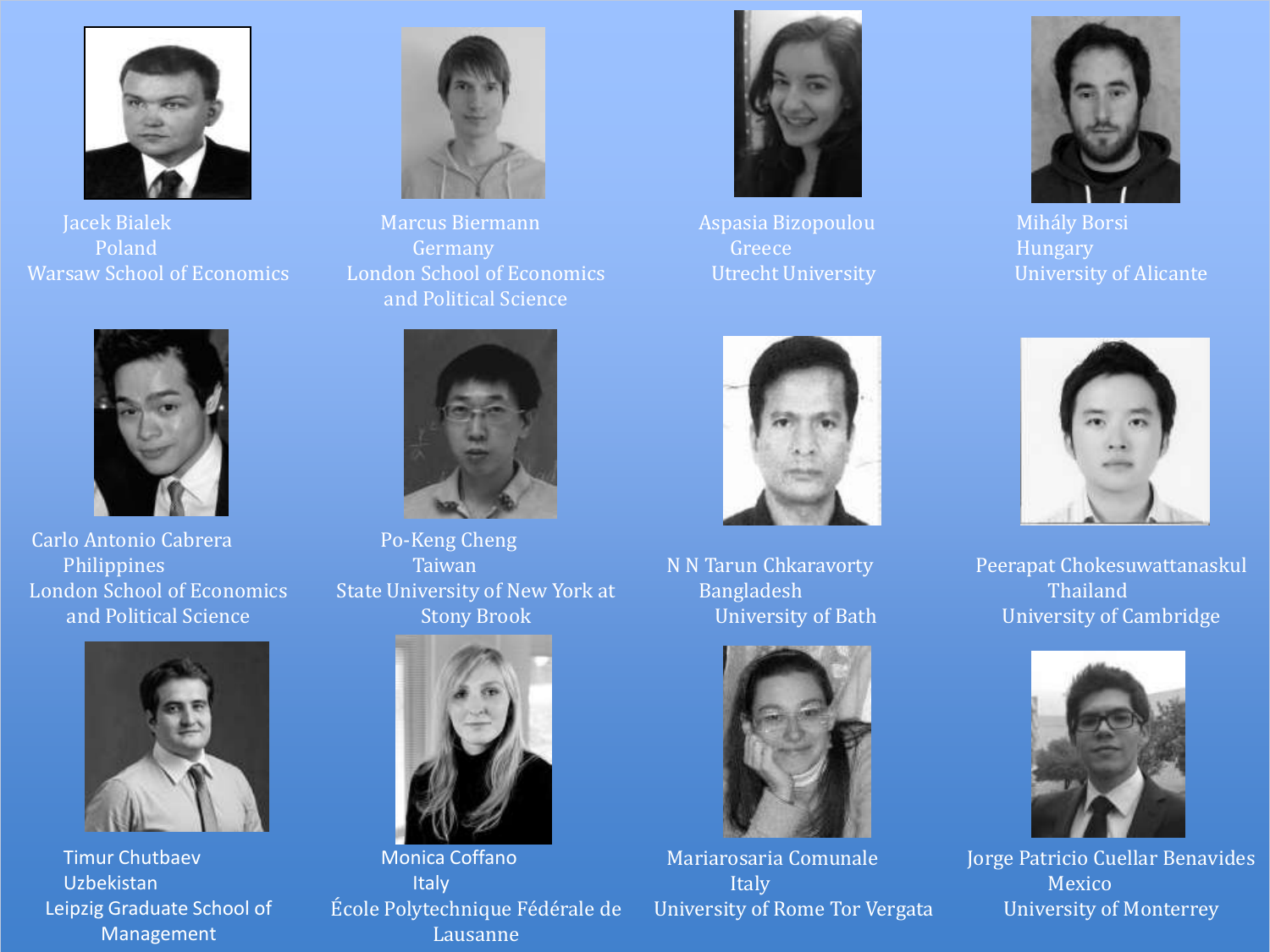

Katarzyna Czop Poland University of Granada



Eugen Dimant Germany University of Paderborn



Fabrizio Esposito Italy Bocconi University



Suzette Dagli Philippines University of the Philippines



Josue Diwambuena Mabulango Congo Tshwane University of Technology



Francesca Dalla Giovanna Italy Bocconi University



Artur Doshchyn Ukraine Copenhagen Business School



Chinonso Etumnu Nigeria University of Reading



Paul Neilmer Feliciano Philippines University of the Philippines



Annari De Waal South Africa University of Pretoria



Marija Drenkovska Macedonia University of Ljubljana



Tangren Feng China Peking University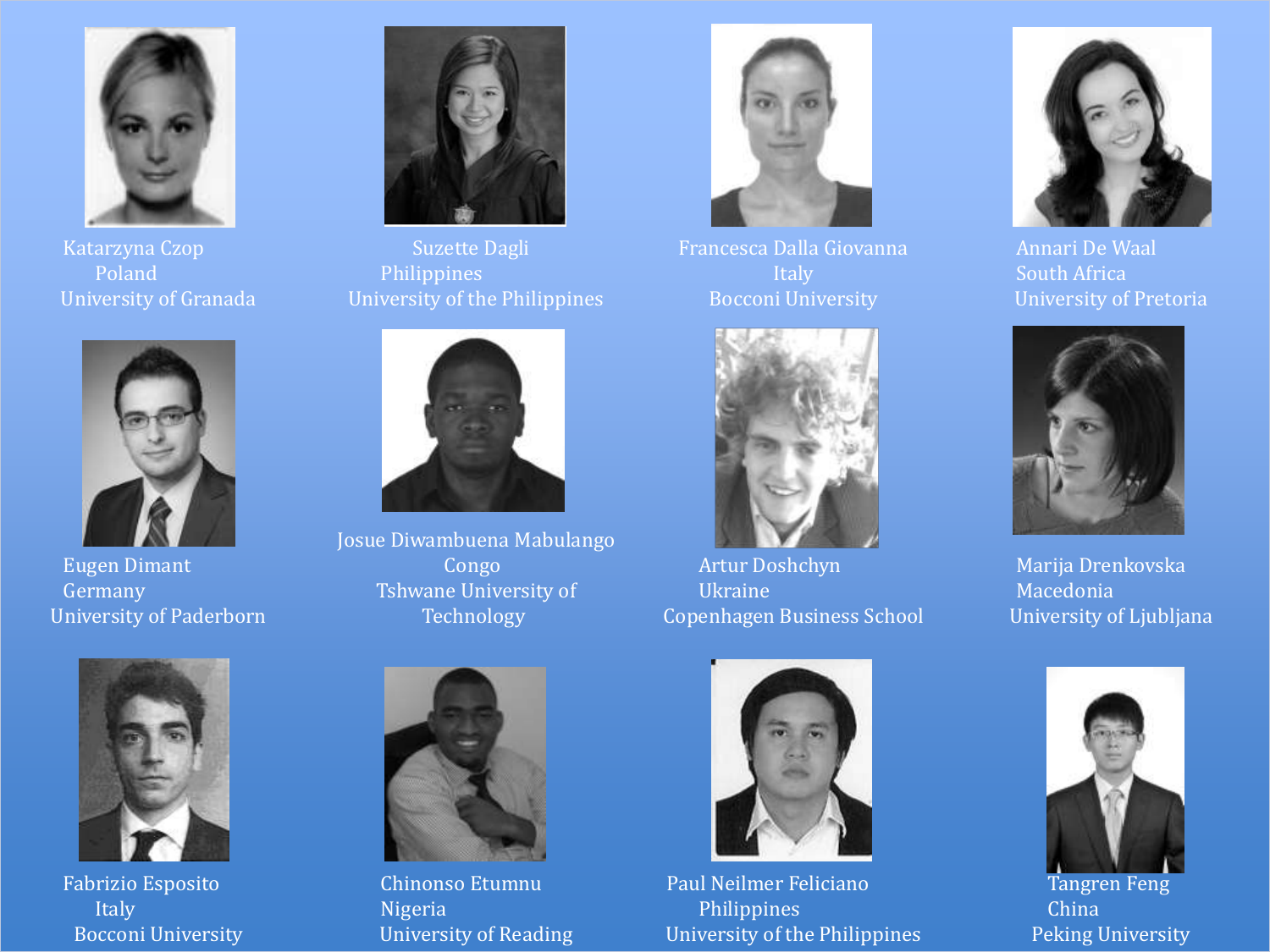

Laura Fermo Philippines University of the Philippines



Giorgio Nicola Filardo Italy University of Bergamo



Aldo Greco Italy Bocconi University



Ayten Huseynova Azerbaijan Azerbaijan State Economic University



Md Safayat Hossain Bangladesh University of Dhaka



Ludovica Isastia Henriquez Italy Bocconi University



Andrea Gaudenzi Italy Bocconi University



Fatemeh Hosseini Iran Stockholm School of Economics



Achitha Jacob India Indian Institute of Technology Bombay



Felipe Maria Gonzalez Soley Paraguay Duke University



Soraya Husain Talero Colombia University of the Andes



Jaya Jha India University of Minnesota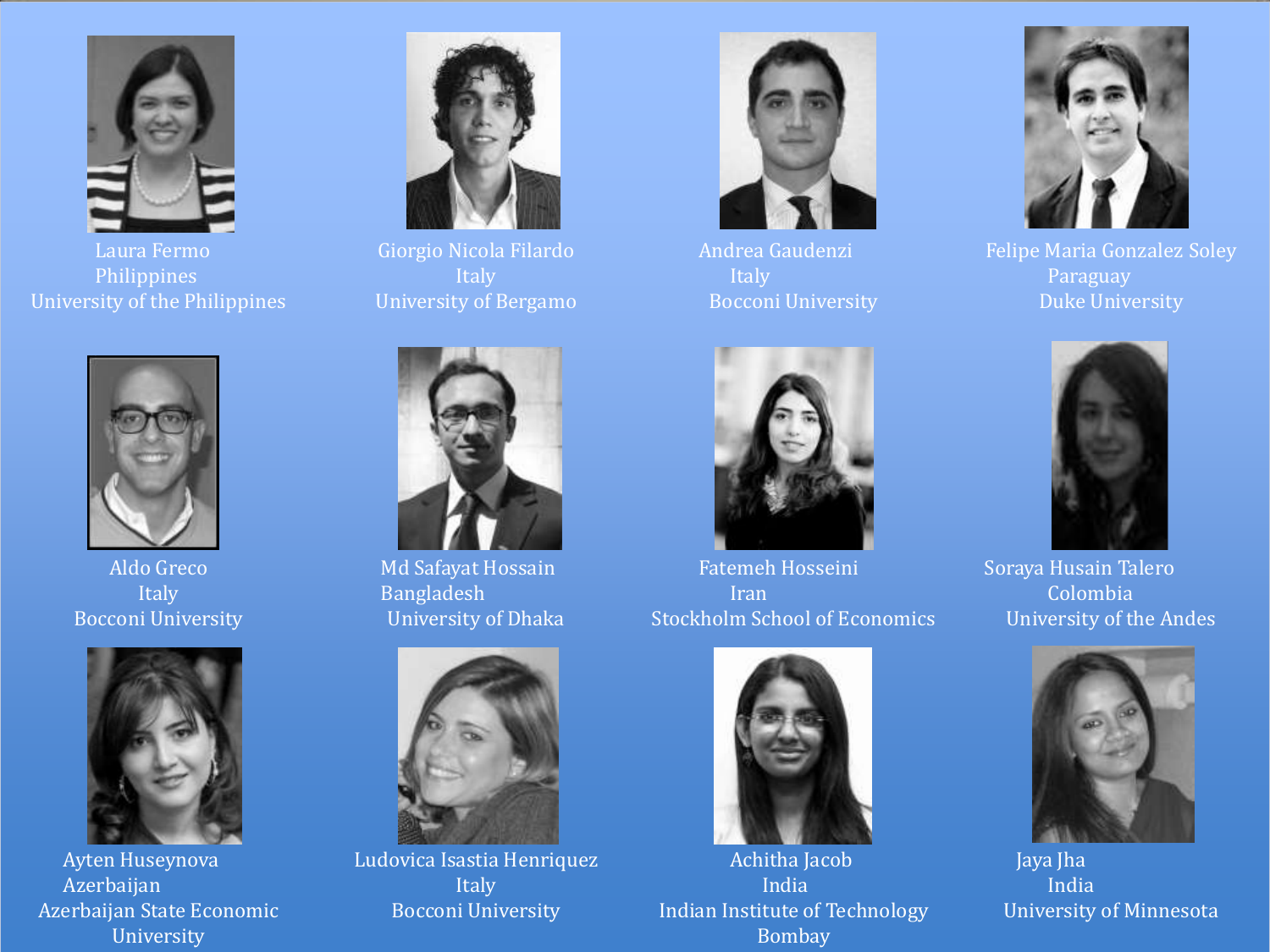

United Kingdom University of Birmingham



Hamad Kiani Pakistan Quaid-I-Azam University



Karina Kubelkova Czech Republic University of Economics, Prague



Katarzyna Karpińska-Białek Poland Warsaw School of Economics



Anna Klis USA University of Texas at Austin



Evgeniia Kuminova Russia National Research University "Higher School of Economics"



Neophytos Kathitziotis Cyprus University of Hamburg



Antonios Kotidis Greece University of Manchester



Marko Kuvedzic **Croatia** University of Zagreb



Himadree Kaushik India Birla Institute of Technology and Science Pilani



Mariolia Elzbeta Kozubovska Lithuania University College London



Anna Kyriacou **Cyprus** University of Cyprus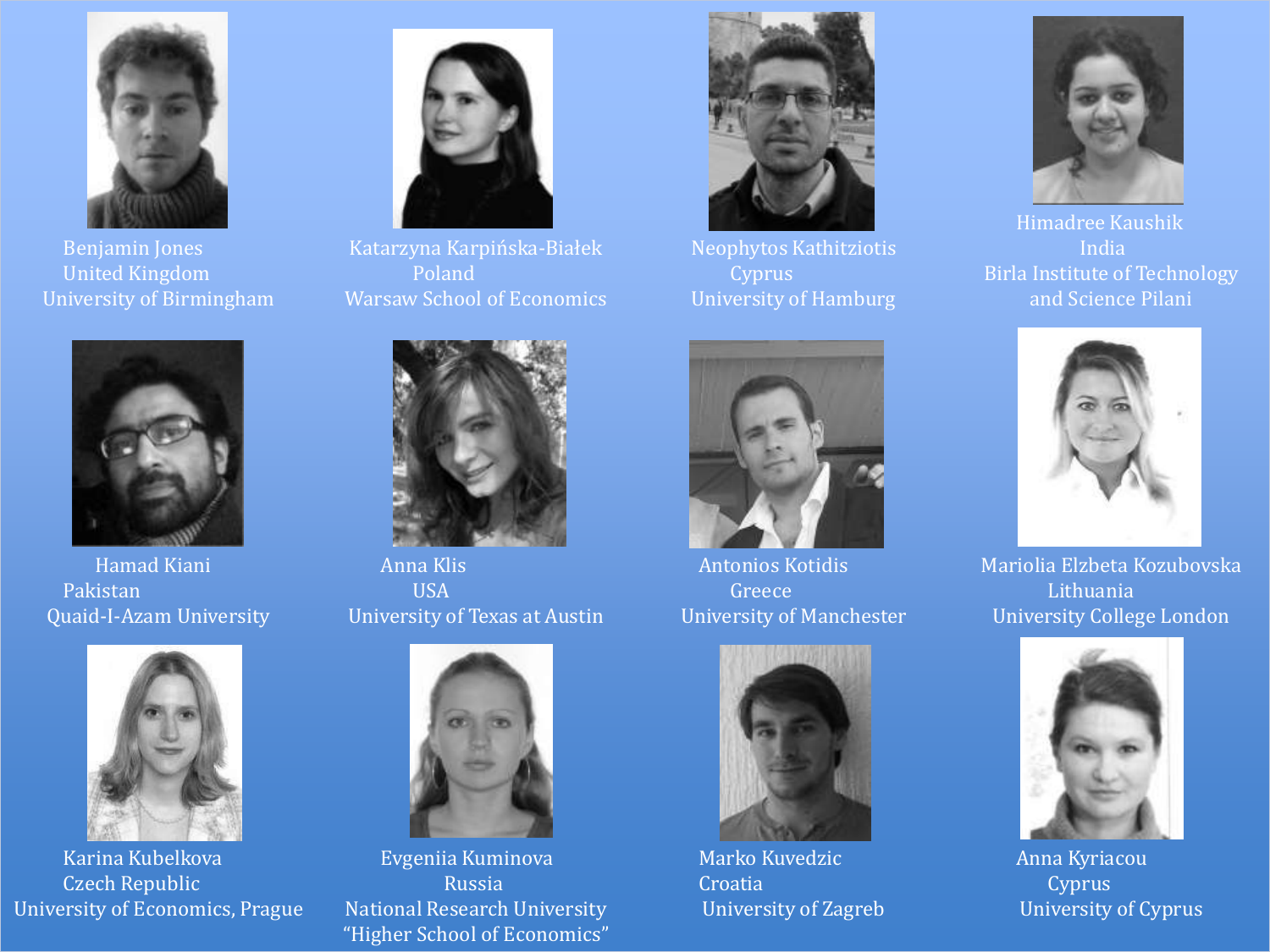

Dou Young Lee Korea Texas A&M University



Mohammad Malekshahi Iran Sharif Graduate school of Management and Economics



Ilaria Marassi Italy Bocconi University



Mitzirose Legal Philippines University of the Philippines



Lukasz Lesniewski Poland Warsaw School of Economics



Margaux MacDonald Canada Queen's University



Iqtiaruddin Mamun Bangladesh Monash University



Miriam Donata Mazzone Italy University of Milan-Bicocca



**ISTITUTO DI STUDI ECONOMICI** E PER L'OCCUPAZIONE



Stefania Marica Italy University of Cagliari



Stefano Marino Italy Polytechnic University of Milan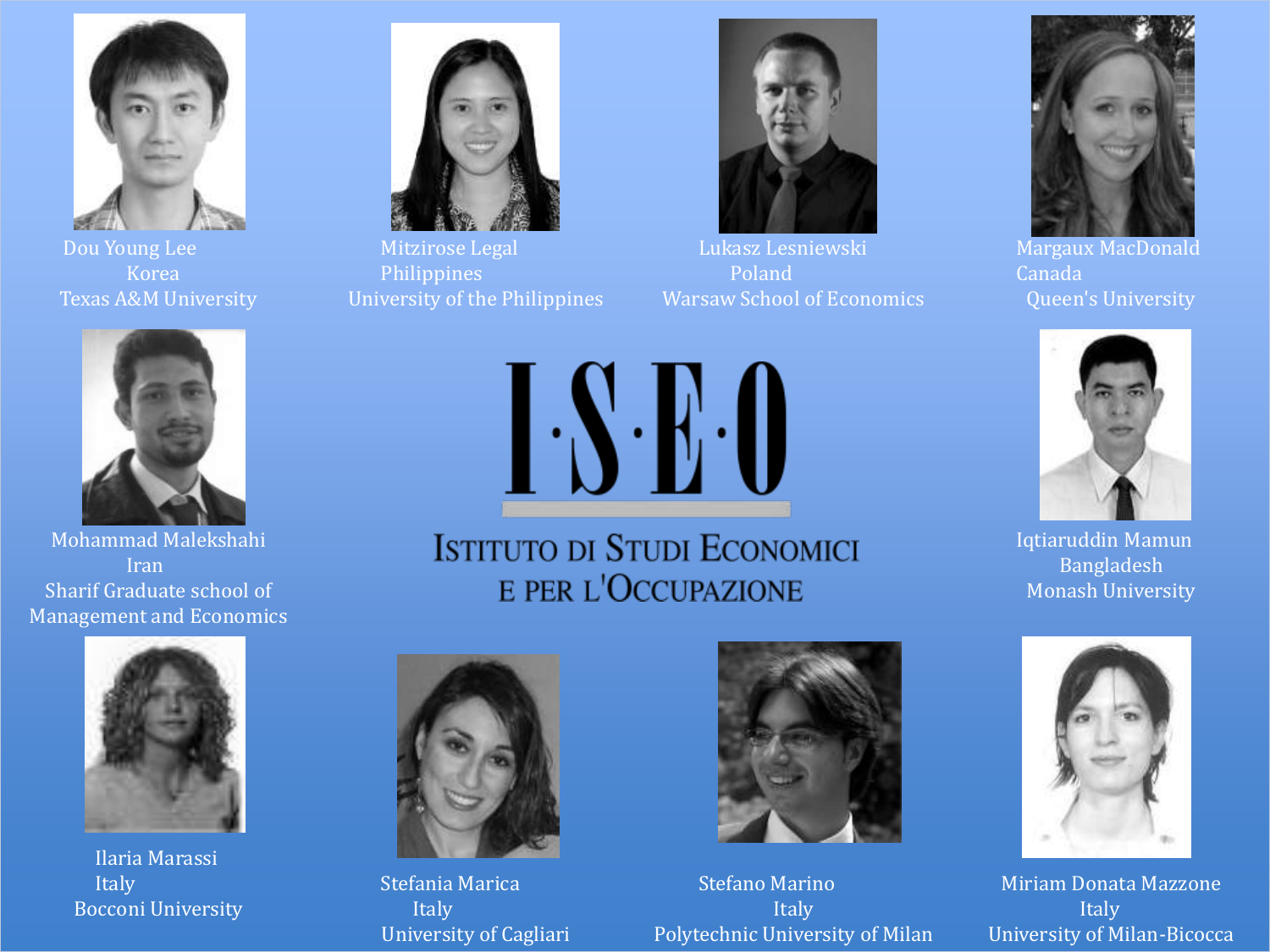

Laura Moraschi Italy University of Bergamo



Stefania Nucera Italy Università Cattolica del Sacro Cuore



Jeneree Perez Philippines Far Eastern University



Hanna Mühlrad Sweden University of Gothenburg



Deniz Okat **Turkey** Aalto University



Giuseppe Petrone Italy University Carlo Cattaneo



Alex Musatov USA Southern Methodist University



Mihaela Onofrei Romania Alexandru Ioan Cuza University of Iași



Fikri Pitsuwan Thailand University of Oxford



Elisabeth Nindl Austria Vienna University of Economics and Business



Gabriele Oriolo **Italy** Bocconi University



Dmitry Pokrovsky Russia National Research University-Higher School of Economics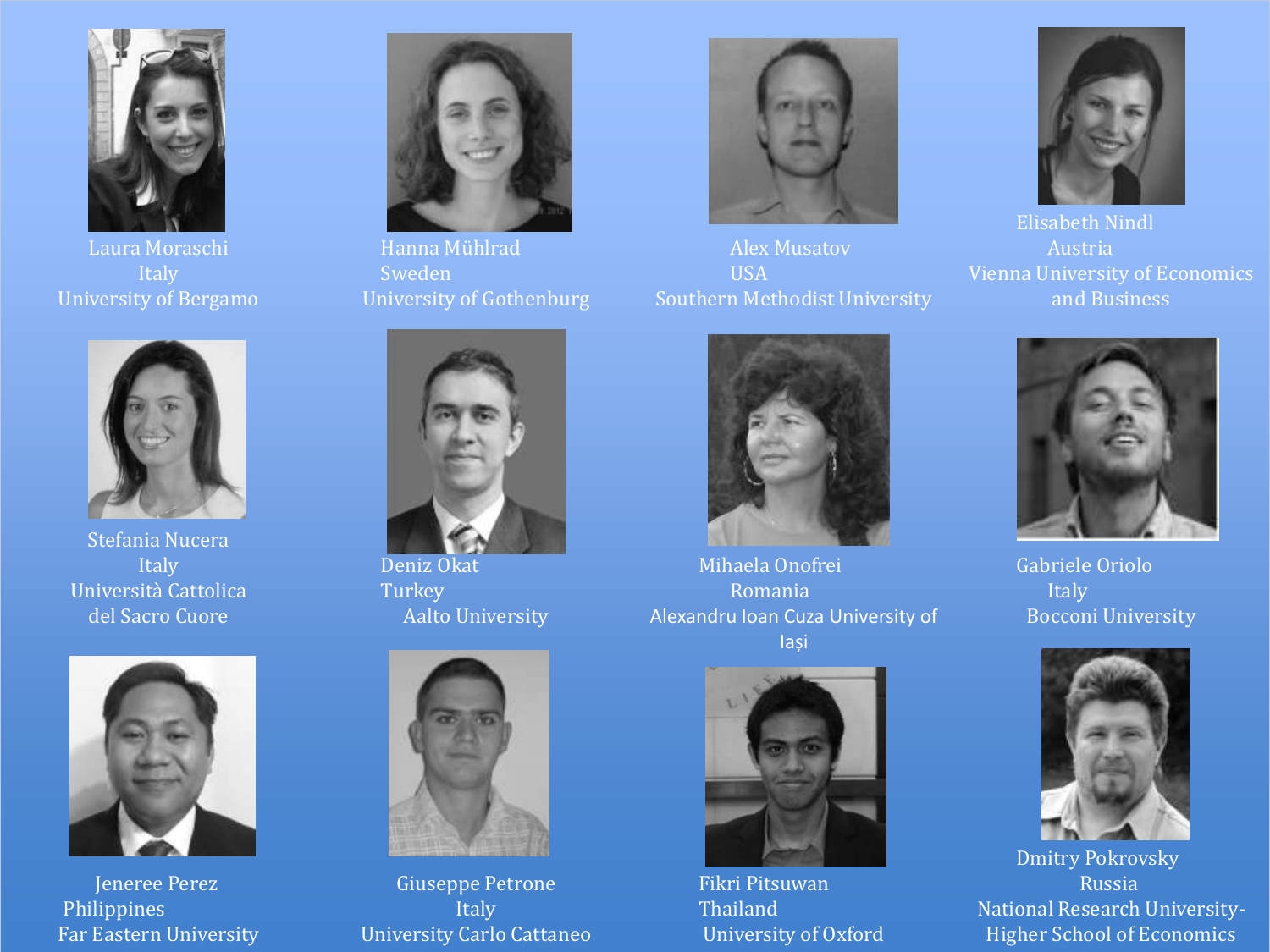

Jan Carlo Punongbayan Philippines University of the Philippines



Laura Stroppiana Italy University of Turin



Anja Tolonen Sweden University of Gothenburg



Antonios Rekatsinas Greece Athens University of Economics and Business



Michal Struk Slovakia Masaryk University



Elisa Tomassoni Italy University of Siena



Benedikt Rydzek Swiss Federal Institute of Technology in Zurich



Sebestyén Tamás Hungary University of Pécs



Nicola Torresani Italy Imperial College Business School



Chiara Scalmana Italy University of Brescia



Xiaoyu Tian China University of Birmingham



Maria van Schaijik USA Arizona State University